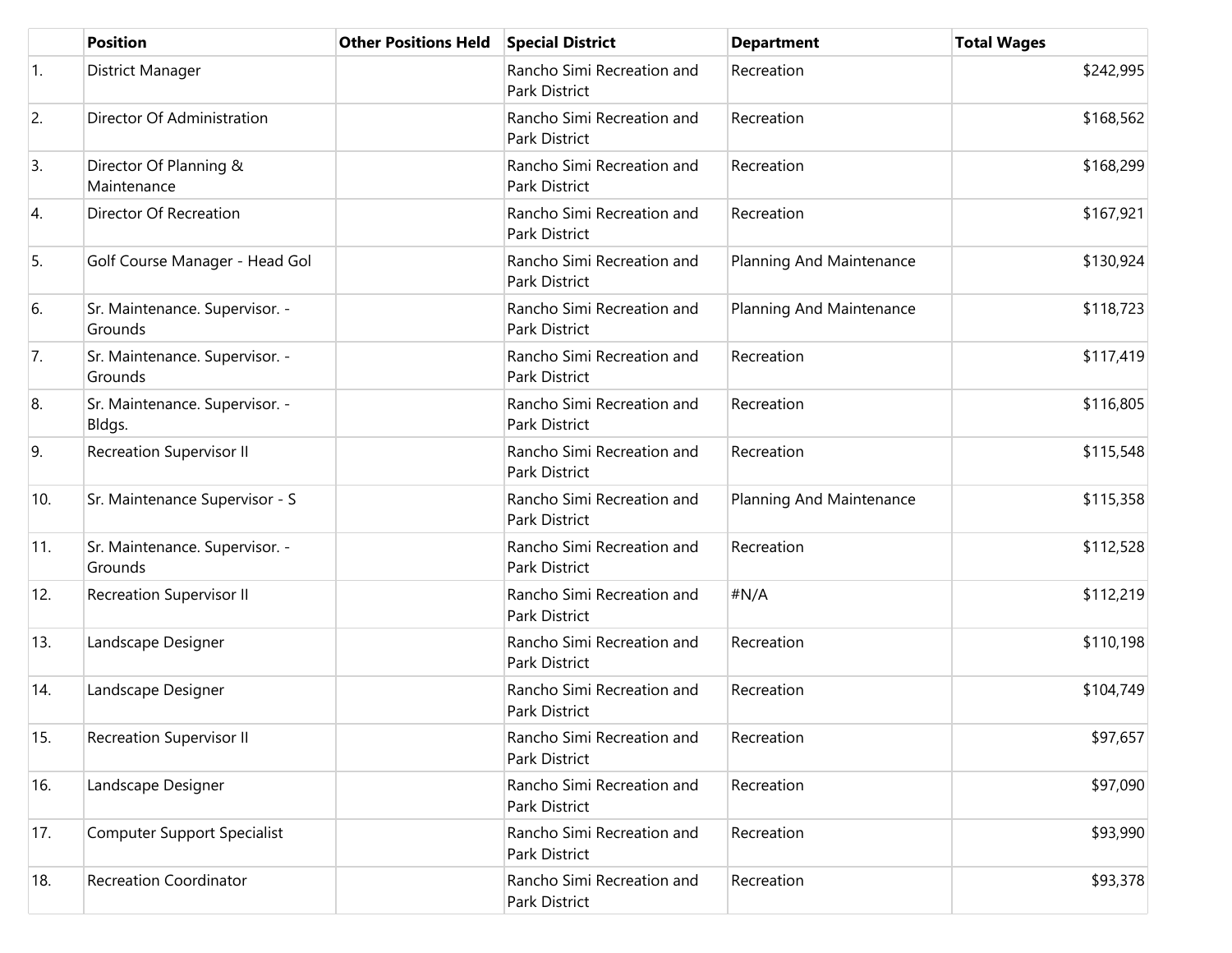| 19. | Bldgs. Specialist - Mechanic       | Rancho Simi Recreation and<br>Park District | Recreation               | \$90,347 |
|-----|------------------------------------|---------------------------------------------|--------------------------|----------|
| 20. | Sr. Park Ranger                    | Rancho Simi Recreation and<br>Park District | Recreation               | \$89,913 |
| 21. | Crew Leader - Heavy Equipment      | Rancho Simi Recreation and<br>Park District | Recreation               | \$87,081 |
| 22. | <b>Recreation Coordinator</b>      | Rancho Simi Recreation and<br>Park District | Planning And Maintenance | \$86,305 |
| 23. | Crew Leader - Heavy Equipment      | Rancho Simi Recreation and<br>Park District | Recreation               | \$86,182 |
| 24. | Accountant                         | Rancho Simi Recreation and<br>Park District | Recreation               | \$86,038 |
| 25. | Marketing & Operations Assistant   | Rancho Simi Recreation and<br>Park District | Recreation               | \$85,818 |
| 26. | <b>Recreation Coordinator</b>      | Rancho Simi Recreation and<br>Park District | Recreation               | \$85,111 |
| 27. | <b>Crew Leader</b>                 | Rancho Simi Recreation and<br>Park District | Recreation               | \$84,812 |
| 28. | <b>Recreation Coordinator</b>      | Rancho Simi Recreation and<br>Park District | Recreation               | \$83,935 |
| 29. | Bldgs. Specialist - Carpenter      | Rancho Simi Recreation and<br>Park District | Recreation               | \$83,906 |
| 30. | <b>Executive Assistant</b>         | Rancho Simi Recreation and<br>Park District | Recreation               | \$83,869 |
| 31. | Bldgs. Specialist - Utility        | Rancho Simi Recreation and<br>Park District | Planning And Maintenance | \$83,665 |
| 32. | Groundskeeper II                   | Rancho Simi Recreation and<br>Park District | Recreation               | \$83,130 |
| 33. | Groundskeeper II                   | Rancho Simi Recreation and<br>Park District | Recreation               | \$81,173 |
| 34. | Crew Leader - Irrigation           | Rancho Simi Recreation and<br>Park District | Recreation               | \$80,887 |
| 35. | <b>Bldgs. Specialist - Utility</b> | Rancho Simi Recreation and<br>Park District | Recreation               | \$80,828 |
| 36. | Groundskeeper II                   | Rancho Simi Recreation and<br>Park District | Administration           | \$80,312 |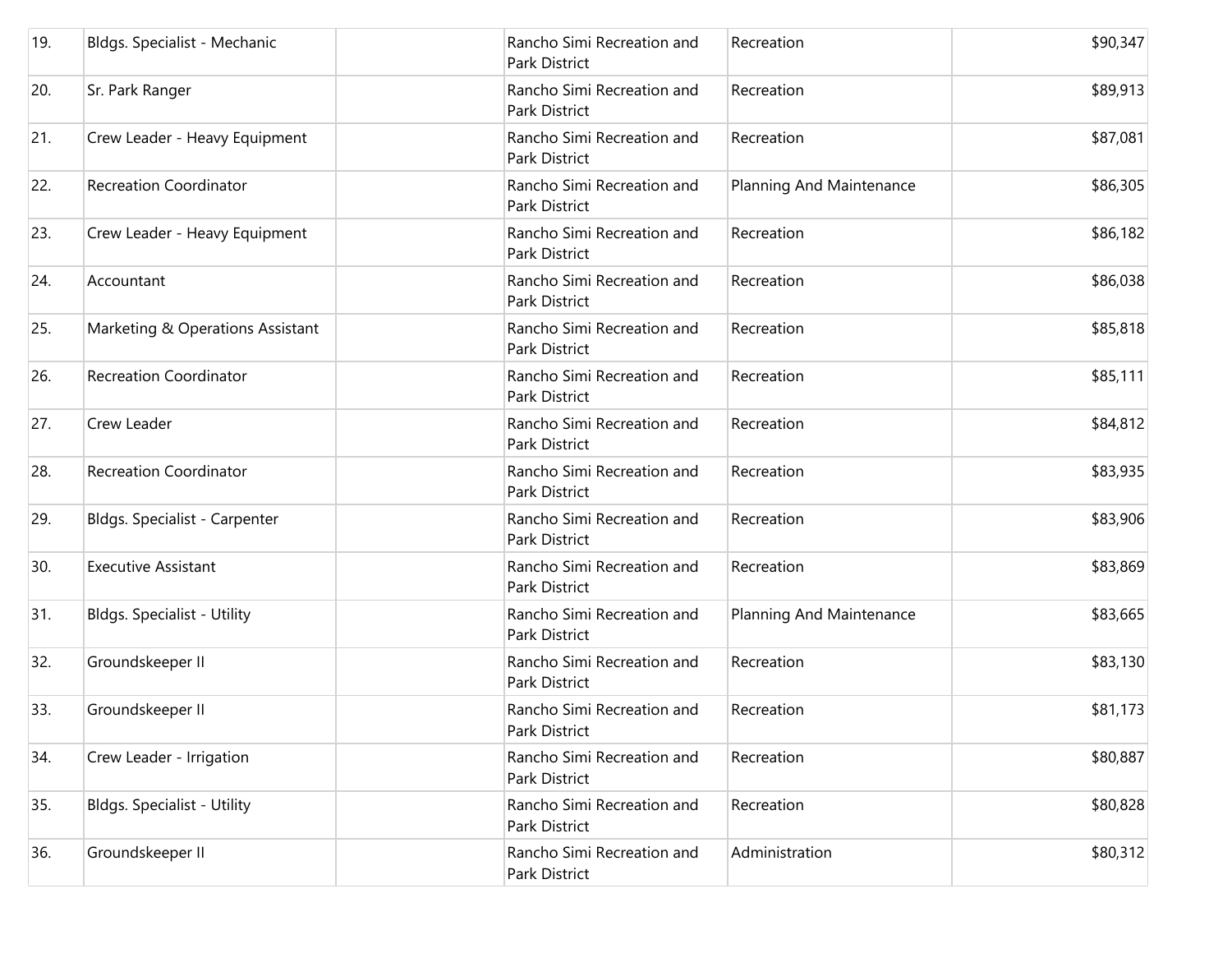| 37. | Accountant-Payroll                               | Rancho Simi Recreation and<br>Park District        | Recreation               | \$80,161 |
|-----|--------------------------------------------------|----------------------------------------------------|--------------------------|----------|
| 38. | <b>Bldgs. Specialist - Utility</b>               | Rancho Simi Recreation and<br>Park District        | Recreation               | \$80,111 |
| 39. | Buildings Specialist - Pools & Water<br>Features | Rancho Simi Recreation and<br>Park District        | Recreation               | \$79,886 |
| 40. | <b>Crew Leader</b>                               | Rancho Simi Recreation and<br>Park District        | Administration           | \$79,665 |
| 41. | Crew Leader                                      | Rancho Simi Recreation and<br>Park District        | Recreation               | \$79,401 |
| 42. | Bldgs. Specialist - Electrician                  | Rancho Simi Recreation and<br>Park District        | Administration           | \$79,065 |
| 43. | <b>Administrative Secretary</b>                  | Rancho Simi Recreation and<br><b>Park District</b> | Planning And Maintenance | \$78,976 |
| 44. | Weekend Lead Person                              | Rancho Simi Recreation and<br>Park District        | Administration           | \$78,391 |
| 45. | Crew Leader                                      | Rancho Simi Recreation and<br>Park District        | Recreation               | \$78,101 |
| 46. | Human Resources Coordinator                      | Rancho Simi Recreation and<br>Park District        | Recreation               | \$77,883 |
| 47. | Crew Leader-Buildings<br>Maintenance.            | Rancho Simi Recreation and<br>Park District        | Recreation               | \$76,532 |
| 48. | <b>Crew Leader</b>                               | Rancho Simi Recreation and<br>Park District        | Recreation               | \$76,140 |
| 49. | Bldgs. Maintenance. Worker II -<br>Cust          | Rancho Simi Recreation and<br>Park District        | Recreation               | \$76,130 |
| 50. | Administrative Secretary                         | Rancho Simi Recreation and<br>Park District        | Recreation               | \$76,066 |
| 51. | <b>Assistant Golf Course</b><br>Superintendent   | Rancho Simi Recreation and<br>Park District        | Planning And Maintenance | \$75,425 |
| 52. | <b>Recreation Program Specialist</b>             | Rancho Simi Recreation and<br>Park District        | Recreation               | \$75,276 |
| 53. | Groundskeeper I                                  | Rancho Simi Recreation and<br>Park District        | Planning And Maintenance | \$75,072 |
| 54. | Bldgs. Maintenance. Worker II -<br>Mech          | Rancho Simi Recreation and<br>Park District        | Recreation               | \$74,168 |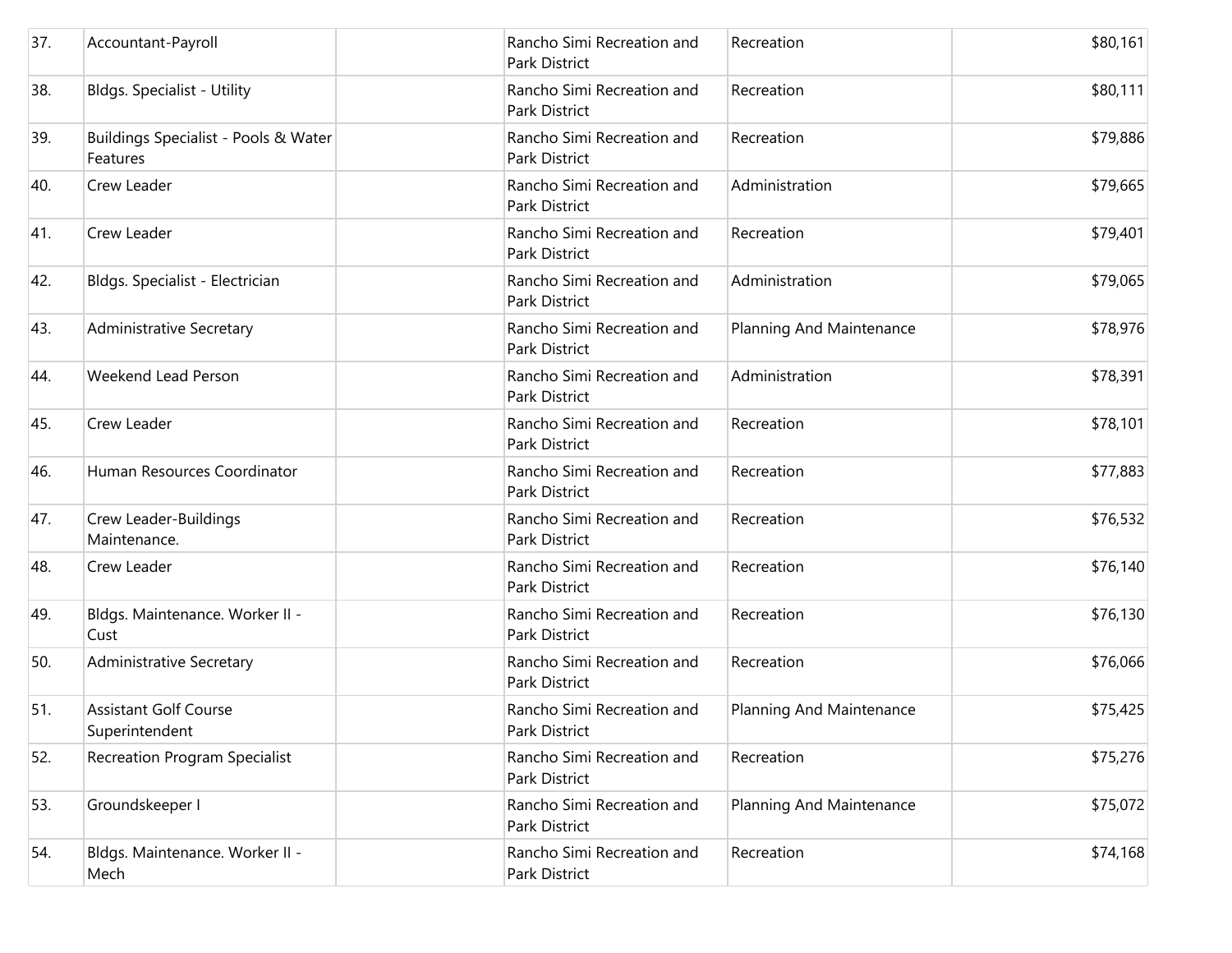| 55. | Groundskeeper II                               | Rancho Simi Recreation and<br>Park District        | Administration | \$72,439 |
|-----|------------------------------------------------|----------------------------------------------------|----------------|----------|
| 56. | Groundskeeper I                                | Rancho Simi Recreation and<br><b>Park District</b> | Recreation     | \$72,305 |
| 57. | Groundskeeper II                               | Rancho Simi Recreation and<br>Park District        | Recreation     | \$71,041 |
| 58. | <b>Recreation Coordinator</b>                  | Rancho Simi Recreation and<br>Park District        | Recreation     | \$70,077 |
| 59. | <b>Historical Park Specialist</b>              | Rancho Simi Recreation and<br>Park District        | Recreation     | \$69,096 |
| 60. | Groundskeeper II                               | Rancho Simi Recreation and<br>Park District        | Recreation     | \$68,594 |
| 61. | <b>Recreation Coordinator</b>                  | Rancho Simi Recreation and<br>Park District        | Recreation     | \$68,388 |
| 62. | <b>Buildings Maintenance Worker I</b>          | Rancho Simi Recreation and<br>Park District        | Recreation     | \$68,302 |
| 63. | <b>Buildings Maintenance Worker I</b>          | Rancho Simi Recreation and<br><b>Park District</b> | Recreation     | \$67,918 |
| 64. | Groundskeeper I                                | Rancho Simi Recreation and<br>Park District        | Recreation     | \$67,706 |
| 65. | <b>Assistant Golf Course</b><br>Superintendent | Rancho Simi Recreation and<br>Park District        | Administration | \$66,044 |
| 66. | <b>Customer Service Representative</b>         | Rancho Simi Recreation and<br>Park District        | Recreation     | \$65,947 |
| 67. | Groundskeeper I                                | Rancho Simi Recreation and<br>Park District        | Recreation     | \$65,607 |
| 68. | Customer Service Representative                | Rancho Simi Recreation and<br>Park District        | Recreation     | \$64,935 |
| 69. | Groundskeeper I                                | Rancho Simi Recreation and<br>Park District        | Recreation     | \$64,329 |
| 70. | Groundskeeper I                                | Rancho Simi Recreation and<br>Park District        | Recreation     | \$64,240 |
| 71. | Groundskeeper I                                | Rancho Simi Recreation and<br>Park District        | Recreation     | \$64,060 |
| 72. | <b>Accounting Specialist</b>                   | Rancho Simi Recreation and<br>Park District        | Recreation     | \$63,298 |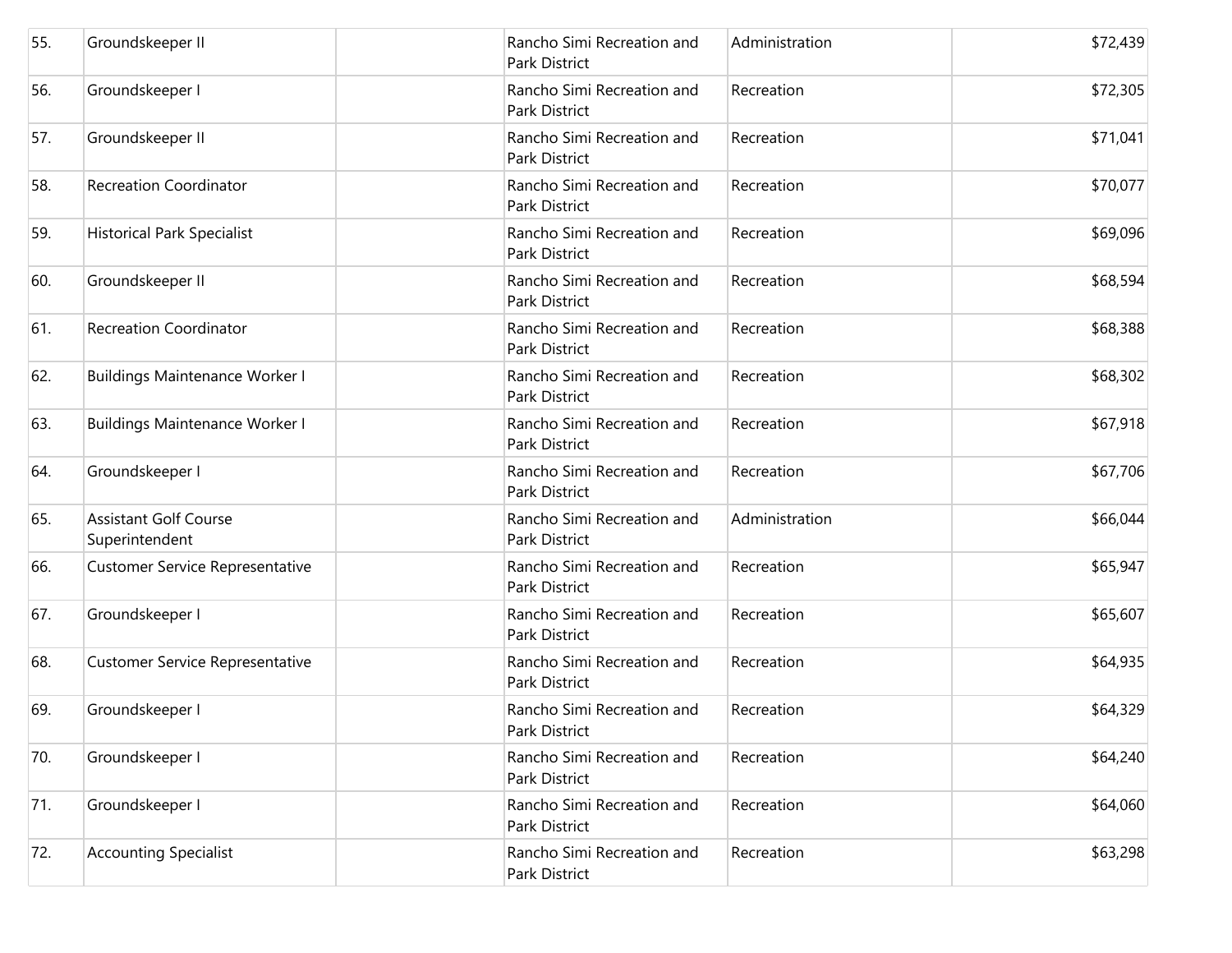| 73. | Groundskeeper I                       | Rancho Simi Recreation and<br>Park District        | Recreation               | \$62,967 |
|-----|---------------------------------------|----------------------------------------------------|--------------------------|----------|
| 74. | Park Ranger II                        | Rancho Simi Recreation and<br>Park District        | Recreation               | \$62,875 |
| 75. | Groundskeeper I                       | Rancho Simi Recreation and<br>Park District        | Recreation               | \$62,576 |
| 76. | Groundskeeper I                       | Rancho Simi Recreation and<br>Park District        | Recreation               | \$62,575 |
| 77. | Groundskeeper I                       | Rancho Simi Recreation and<br>Park District        | Recreation               | \$62,570 |
| 78. | <b>Recreation Program Specialist</b>  | Rancho Simi Recreation and<br>Park District        | Recreation               | \$62,362 |
| 79. | <b>Buildings Maintenance Worker I</b> | Rancho Simi Recreation and<br><b>Park District</b> | Recreation               | \$62,331 |
| 80. | <b>Recreation Program Specialist</b>  | Rancho Simi Recreation and<br>Park District        | Recreation               | \$60,836 |
| 81. | <b>Buildings Maintenance Worker I</b> | Rancho Simi Recreation and<br>Park District        | Administration           | \$60,385 |
| 82. | Mechanic - Golf Courses               | Rancho Simi Recreation and<br>Park District        | #N/A                     | \$59,375 |
| 83. | Groundskeeper I                       | Rancho Simi Recreation and<br>Park District        | Recreation               | \$58,709 |
| 84. | Groundskeeper II                      | Rancho Simi Recreation and<br>Park District        | Planning And Maintenance | \$55,950 |
| 85. | Groundskeeper I                       | Rancho Simi Recreation and<br>Park District        | Recreation               | \$51,109 |
| 86. | Maintenance Worker IV - Pt            | Rancho Simi Recreation and<br>Park District        | Recreation               | \$47,141 |
| 87. | Maintenance Worker IV - Pt            | Rancho Simi Recreation and<br>Park District        | Recreation               | \$43,645 |
| 88. | Park Ranger II                        | Rancho Simi Recreation and<br>Park District        | Recreation               | \$39,084 |
| 89. | Groundskeeper I                       | Rancho Simi Recreation and<br>Park District        | Administration           | \$38,821 |
| 90. | Maintenance Worker IV - Pt            | Rancho Simi Recreation and<br>Park District        | Recreation               | \$37,214 |